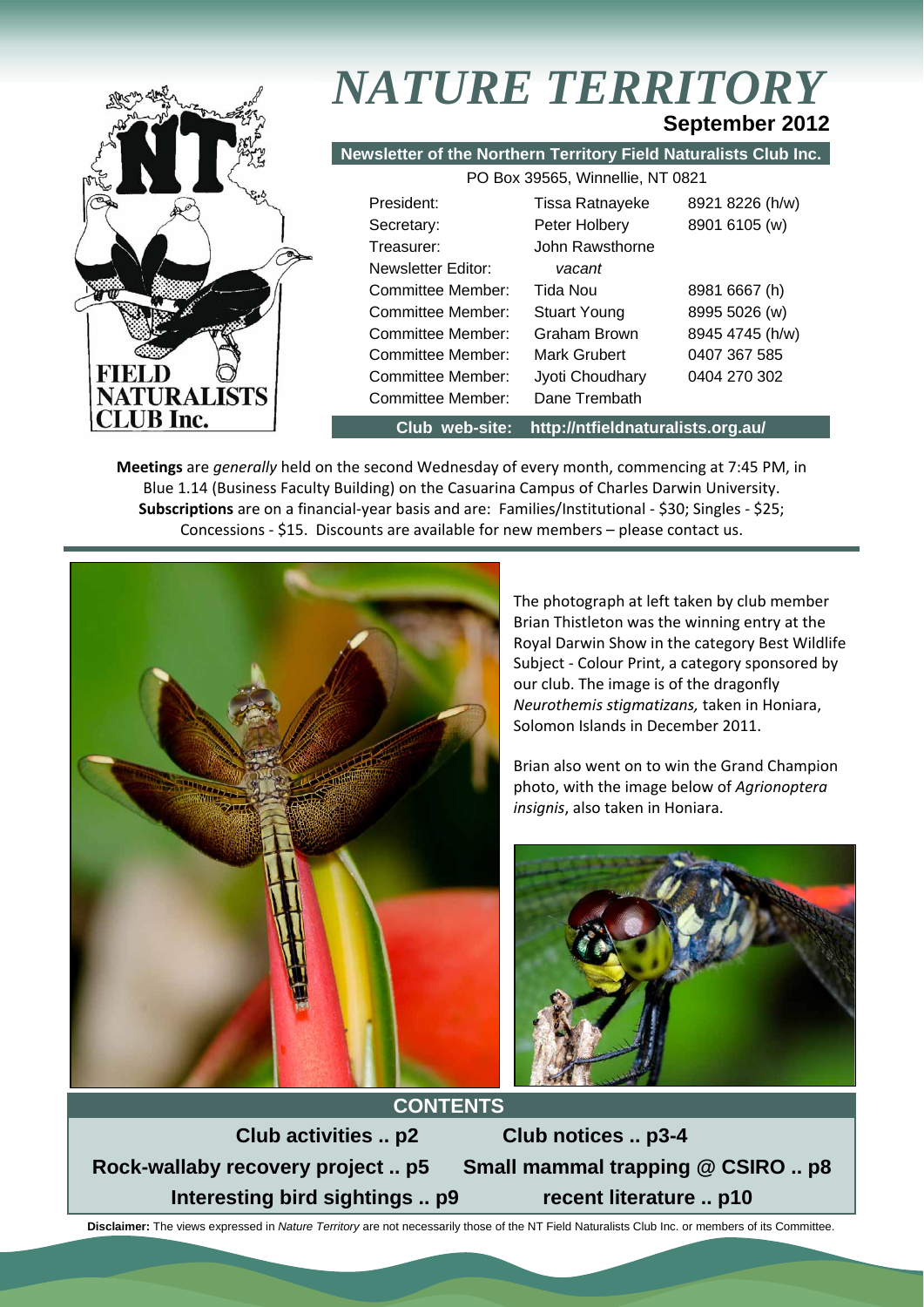# **Club activities**

### September meeting. Wednesday 12, 7:45 PM. Blue 1.14 (Business Bldg.), CDU Casuarina.

**Michael Hammer (**Curator of Fishes, Museum and Art Gallery of the Northern Territory**)**

### **Weird and Amazing Fishes of the NT!**

Explore and celebrate marine and freshwater biodiversity of the Northern Territory. Marvel at the weird and wonderful fishes which can be found in local freshwater stream, wetland, estuarine and marine habitats including some with bizarre saw like rostrums, savage teeth, flamboyant barbels and poisonous spines. Discover fish that lack eyes and scales; carry eggs on their head; or have bright and unusual colours. A focus will be on some of the interesting finds from this year's field trips.

Michael is an experienced aquatic ecologist, with a strong focus on the taxonomy and conservation of freshwater fishes. He started in his position at the NT Museum late last year, following on from Dr Helen Larson (big shoes to fill!). Prior to this, he spent 15 years studying fishes and aquatic habitats in southern Australia, completing his PhD on the systematics and ecology of various native fish including multiple cryptic species in many of the

groups examined. Overall, there seems to be a large issue in the taxonomy of Australia's freshwater fish, with genetic data hinting at perhaps 2‐3 times the number of currently described species (300). There is a big job ahead to document fully the aquatic biodiversity of northern Australia!



*Electrofishing Top End waters ‐ image supplied by Michael Hammer*

**The Club's AGM will be held prior to the monthly meeting, see page 4 for details ●●●●●●●●●●●●●●●●●●●●●●●●●●●●●●●●●●●**

### **September field trip. Knuckey Lagoons Sunset Birding – Sunday 16 September from 5 ‐ 7pm**

Knuckey Lagoons Conservation Reserve (situated approximately half way between Darwin and Palmerston) is popular with birders, however it seems to have remained largely undiscovered by the majority of Darwin's residents. Consisting of four naturally occurring waterholes, it's an area abundant with waterbirds towards the end of the Dry. Jabirus, Brolgas, Pelicans, Magpie Geese, Comb-crested Jacanas, egrets, ducks, cormorants, terns and numerous waders to name a few, can be present.

We'll meet at 5pm at the small waterhole at the end of Fiddlers Lane (turns off McMillans Road between Farrar Rd and Stevens Road, but on the opposite side). We'll then make the short drive to Snipe Lagoon, the largest of the waterholes. There is easy vehicle access to both locations and there is minimal walking. Bring binoculars and any members with access to spotting scopes are encouraged to bring those. If you would like more details please contact Tissa on 8921 8226.



Darters (male far left, female far right), Australian Pelican, Magpie Geese and Pacific Black Ducks at Knuckey Lagoons - photo: Tissa Ratnayeke

*Nature Territory***, August 2012****Page 2**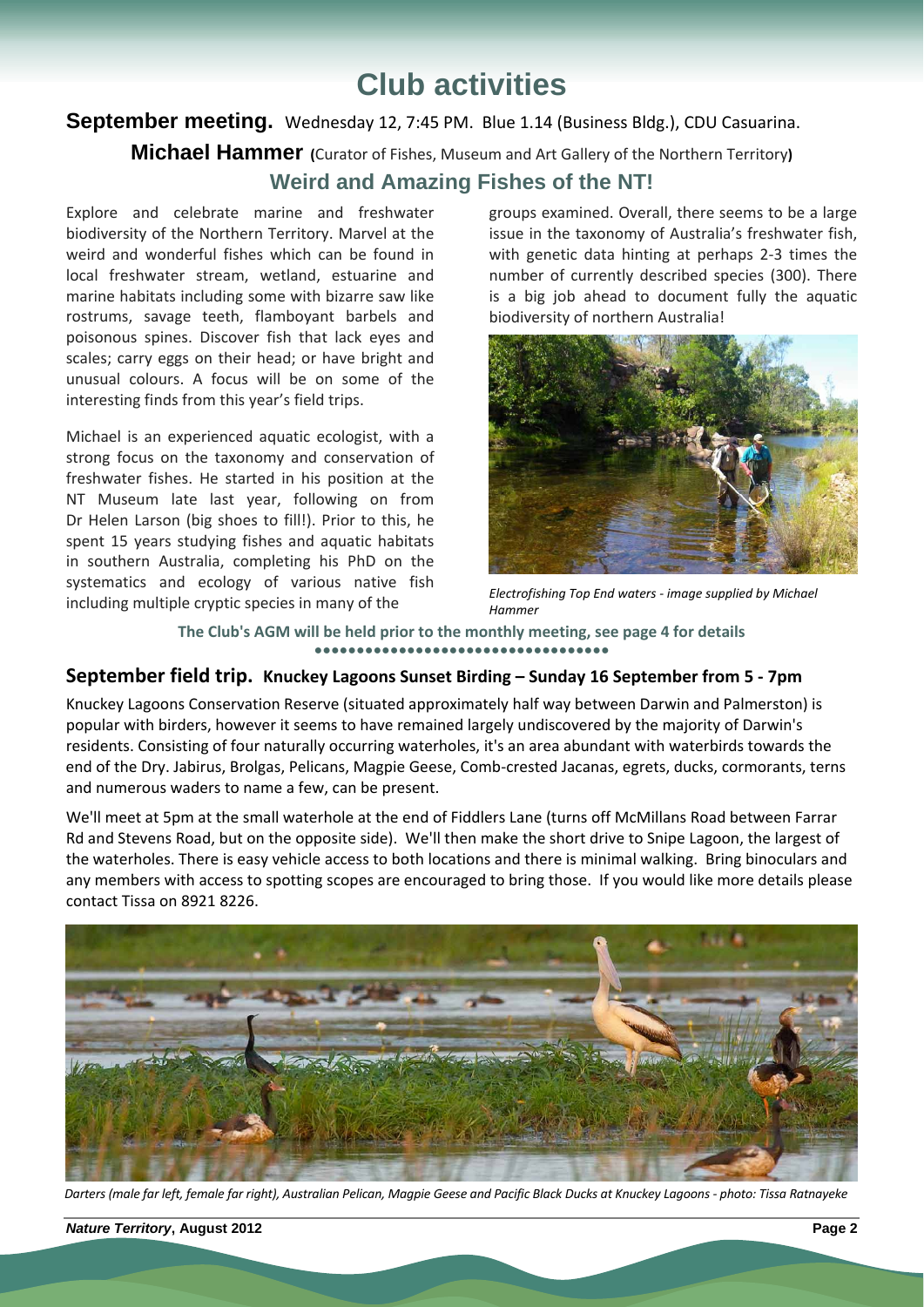# **Club notices**

**Welcome to new members:** Brendan Connor & Heather Treager, Carla Eisemberg, Jess Harris, Michele Greenfield, Liam Golding, Liane Collins, Rexine Lamshed, Stephen Richards & Lisa Capon, Tess Cooper, Tiffanie Pearse & Cameron Dean.

### **●●●●●●●●●●●●●●●●●●●●●●●●●●●●●●●●●●●**

**Thank you:** the previous issue was printed by **Stuart Young**, and collated and mailed by **Anne Highfield**. It was printed using equipment kindly made available by **Collections, Biodiversity and Biological Parks** from the Department of Natural Resources, Environment, the Arts & Sport.

### **●●●●●●●●●●●●●●●●●●●●●●●●●●●●●●●●●●●**

**Need a Club membership form?** Go to: http://sites.google.com/site/ntfieldnaturalists/downloads.

### **●●●●●●●●●●●●●●●●●●●●●●●●●●●●●●●●●●●**

**Newsletter contributions welcome:** Sightings, reports, travelogues, reviews, photographs, sketches, news, comments, opinions, theories ..... , anything relevant to natural history. Please forward material to Tissa at *tissa@imprintdesign.com.au* or the Club's postal address, or contact him on 8921 8226.

Deadline for the September newsletter: Wednesday 19 September.

### **●●●●●●●●●●●●●●●●●●●●●●●●●●●●●●●●●●●**

**Club library:** The Club's journal and book collection is available to members. Lists of holdings can be found on our web-site: http://sites.google.com/site/ntfieldnaturalists/library. The library is housed in two sections:

Books, reports and CDs: at the medical clinic of Dr. Lyn Reid in the Rapid Creek Business Village. This can be accessed directly between 9 AM and 2:30 PM Tuesday to Thursday, and 4–6 PM on Tuesday, or indirectly by phoning Lyn at work on 8985 3250.

Journals: in the office of Stuart Young at the Biodiversity Unit at Berrimah. These can be accessed by ringing Stuart on 8995 5026 (w).

### **●●●●●●●●●●●●●●●●●●●●●●●●●●●●●●●●●●●**

### *Northern Territory Naturalist***:** The Editorial Committee of the Club's journal, the *Northern Territory*

*Naturalist*, is now calling for manuscripts for issue no. 24. The journal publishes works concerning any aspect of the natural history and ecology of the Northern Territory or adjacent northern Australia, and may include Reviews, Research Articles, Short Notes, Species Profiles and Book Reviews.

The *Northern Territory Naturalist* is a registered, peer‐reviewed journal (ISSN 0155‐ 4093). Author instructions may be downloaded from our web‐site: http://sites.google.com/site/ntfieldnaturalists/journal.

If possible, manuscripts should be submitted in digital form by email to *michael.braby@nt.gov.au*. Manuscript editors are Drs Michael Braby, Lynda Prior and Anke Frank. Louis Elliott is the production editor.

Originals are available of most back issues, some are available as photocopies only, and

several recent issues are out-of-print but individual papers are available as pdfs. The journal page of the Club's web-site has an order form for back issues. Free pdfs of papers from issue 18 (2005) onwards are available from the authors or by contacting Lou Elliott, email *louis.elliott@nt.gov.au*.

### **●●●●●●●●●●●●●●●●●●●●●●●●●●●●●●●●●●●**

**Top End Native Plant Society** General meetings are held on the 3rd Thursday of the month at the Marrara Christian College, corner Amy Johnson Ave. and McMillans Road, and commence at 7:30 PM (speaker at 8 PM). Visit http://www.topendnativeplants.org.au/index.php or contact Russell Dempster on 8983 2131.

**Meeting ‐ September 20th:** Zoe Carmichael ‐ Land For Wildlife.

**Field trip ‐ September 22nd** ‐ propagation workshop hosted by TWP and held in the Botanical Activity Centre/plant nursery. TENPS may also bring some plants for sale during the workshop.

# **NORTHERN TERRITORY NATURALIST** The Journal of the NT Field Naturalists' Club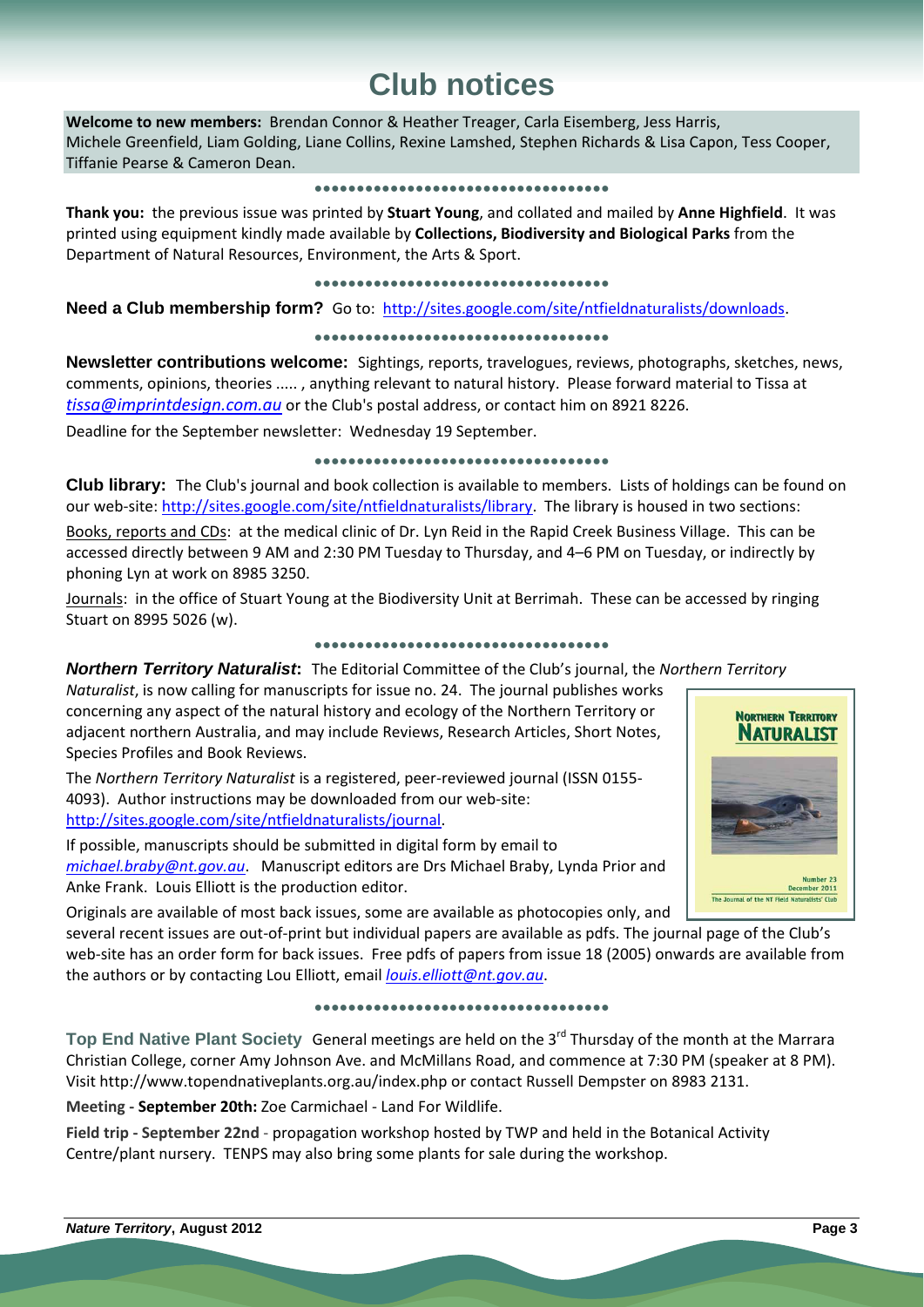# **NTFNC Annual General Meeting**

The Annual General Meeting of The NT Field Naturalists Club Inc. will be held at 7.45pm on Wednesday 12 September in Room Blue 1.14 (Business Bldg.), Casuarina Campus of Charles Darwin University. Issues to be considered include:

- a Special Resolution to amend the Club's constitution, as shown below\*
- President's report
- the audited accounts for 2011‐12 and Treasurer's report. Audited accounts are available from John Rawsthorne (treasurer.ntfnc@gmail.com)
- election of Office Bearers and Management Committee for 2012‐2013 (a nomination form below)

\*The NT Field Naturalists Club Inc.'s constitution has no provision for the Club to recognise a member's outstanding contribution to Club activities and furthering its objectives. The Club's Executive Committee recommends this be rectified by amending the constitution to add a fourth category of membership – that of honorary life membership. A copy of the current Constitution can be obtained by contacting Tissa on phone 08 8921 8226 or email *tissa@imprintdesign.com.au*

The following Special Resolution will be proposed at the AGM:

**That the constitution of the NT Field Naturalists Club Inc. be amended as follows:**

- **Replacement of current Section:**
- **4.2 The categories of membership shall be: (a) single; (b) family and (c) institutional.**

**with the following Sections:**

### 4.2 The categories of membership shall be: (a) single; (b) family; (c) institutional and (d) honorary life.

**4.2A The Executive Committee may decide to confer honorary life membership on a Club member considered to have made an outstanding contribution to furthering the objectives of the Club.**

| Summary of Profit & Loss Statement and Balance Sheet for NTFNC for the financial year 2011-12 |            |                             |             |                                      |             |
|-----------------------------------------------------------------------------------------------|------------|-----------------------------|-------------|--------------------------------------|-------------|
| Income                                                                                        |            | Expenditure                 |             | General expenses surplus             | 1,371.73    |
| Subscriptions                                                                                 | 2,537.50   | <b>NT Naturalist</b>        | 1,675.00    | NHT turtle expense                   | 8,947.00    |
| NT Naturalist sales                                                                           | 245.55     | Field activities            | 100.99      | Deficit for year                     | \$7,575.27  |
| NT Nat. © payment                                                                             | 504.44     | Postage/stationery          | 479.40      | Assets and liabilities, 30 June 2012 |             |
| Miscellaneous                                                                                 | 50.00      | Insurance                   | 350.00      | Assets: money*                       | \$23,839.05 |
| Interest                                                                                      | 1025.34    | NHT turtle project 8,947.00 |             | Other assets**                       | \$200.00    |
|                                                                                               |            | other                       | 385.71      | Liabilities                          | \$112.28    |
| <b>Total</b>                                                                                  | \$4,362.83 | <b>Total</b>                | \$11,938.10 | * term deposit, bank account & cash  |             |

|  | ** books, journals |  |  |
|--|--------------------|--|--|
|--|--------------------|--|--|

| <b>NOMINATION FOR NTFNC COMMITTEE, 2012/13</b>                                                                                                                                                                 |           |                  |                                                                                                                                                                                                                                                                                                                                  |  |
|----------------------------------------------------------------------------------------------------------------------------------------------------------------------------------------------------------------|-----------|------------------|----------------------------------------------------------------------------------------------------------------------------------------------------------------------------------------------------------------------------------------------------------------------------------------------------------------------------------|--|
| Name of person being nominated:                                                                                                                                                                                |           |                  |                                                                                                                                                                                                                                                                                                                                  |  |
| Position being nominated for (circle):                                                                                                                                                                         |           |                  |                                                                                                                                                                                                                                                                                                                                  |  |
| President                                                                                                                                                                                                      | Secretary | <b>Treasurer</b> | Committee Member (up to 7 needed)                                                                                                                                                                                                                                                                                                |  |
| Signature of Nominee:                                                                                                                                                                                          |           |                  |                                                                                                                                                                                                                                                                                                                                  |  |
|                                                                                                                                                                                                                |           |                  | and signature: and signature:                                                                                                                                                                                                                                                                                                    |  |
| <b>Seconder's name: Seconder's name: Seconder's name: Seconder's name: Seconder's name: Seconder's name: Seconder's name: Seconder's name: Seconder's name: Seconder's name: Seconder's name: Seconder's n</b> |           |                  | and signature:                                                                                                                                                                                                                                                                                                                   |  |
| to the AGM.                                                                                                                                                                                                    |           |                  | Under our Constitution, written nominations received by our Secretary (Peter Holbery) prior to the<br>commencement of the Annual General Meeting (AGM) have precedence. Either: (1) mail nominations to NTFNC,<br>PO Box 39565, Winnellie, NT 0821, (2) hand deliver to Secretary or current committee member, or (3) bring them |  |

*Nature Territory***, August 2012****Page 4**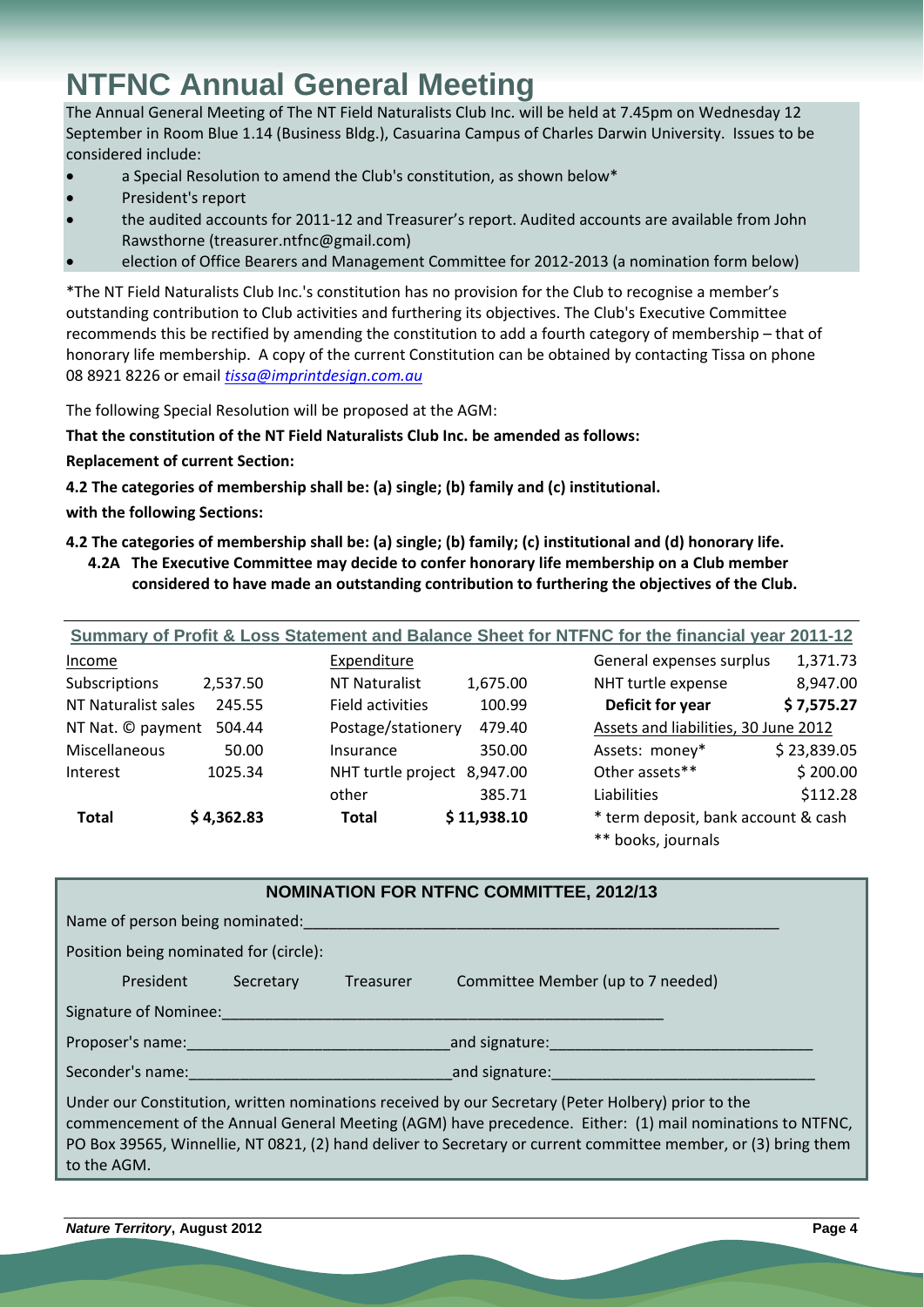# **Victorian Brush**-**tailed Rock**-**wallaby Recovery Project**

### **Report on Craig Reid's August meeting presentation By Judit Szabo**

We heard a very inspiring talk from Craig - a former Parks Victoria Ranger and member of the Recovery Team ‐ about his 10 years of experience with the captive‐breeding and recovery of the Brush‐tailed Rock‐wallaby (*Petrogale penicillata*).

Our knowledge of this fascinating and elusive wallaby has greatly increased thanks to the efforts of the Recovery Team and its supporting members from Tidbinbilla NR, Healesville Sanctuary, Melbourne Uni, Adelaide Zoo, NRE, Parks Victoria and various consultants.

This medium sized wallaby (60‐65 cm and 6‐8 kg) inhabits rock piles and cliff lines, and its agile body is well adapted to living on the rocks, with rough pads on the bottom of its feet, short toenails and an arched bushy tail that helps in balancing. They like basking at sunny rock ledges, but are mostly nocturnal.

They used to range along the Great Dividing Range from about 100 km north‐west of Brisbane to western Victoria, in vegetation ranging from rainforest to dry sclerophyll forests. However, their distribution has contacted a lot in the south, and now are Critically Endangered in Victoria, having only 3‐4 natural colonies in East Gippsland and the Grampians NP, comprising of less than 30 animals in the wild.



*Brush‐tailed Rock‐wallaby. Photo: Raz Martin*

Besides shooting for sport and trade (1.1 million bounties paid on pelts in 1894-1914, 1200 shot at Suggan Buggan in the winter of 1903), various other threats, among them introduced predators(wild dogs, foxes, cats) have contributed to the decline. When the joeys get too big to be carried around, their mothers stow them while they go off to forage  $-$  this is a critical time for the inexperienced young and they get eaten by predators. Disease (toxoplasmosis and hydatosis) has been implicated as a threat. Also playing a role is

competition from both feral animals, such as rabbits and goats, as well as natives(possums). These animals compete with wallabies for food or denning sites. Wildfires cause direct mortality (e.g. 30 captive bred Tidbinbilla animals perished in the Canberra fires, which was a huge setback for reintroduction) or can remove food resources and drought (in combination with the other factors) have caused them to decline to near extinction.

Their numbers declined so steeply, that they were presumed extinct by 1915 in East Gippsland and by the 1920's in the Grampians, not seen again until 1937 and 1970 respectively. In 1985 Close captured two individuals, and estimated the Grampians population to be 12‐15 individuals. In 1995 the Victorian Brush‐tailed Rock‐wallaby Recovery Team was formed and efforts at captive breeding started with a founding population, captured from small, isolated colonies that could not be protected against predators. In 2000, only 2 known colonies were left in East Gippsland. A photo taken with a remote camera in 1997, was the first sighting for over 10 years in the Grampians. Even with subsequent photos it was difficult to say if there was one or more individuals. Only one female was trapped and removed to the captive breeding program in 1999 – making them locally extinct.

There is a two‐pronged approach to management:

- What to do with animals in the wild (predator control, in particular foxes and dogs in east Gippsland)
- Captive management in order to supplement wild populations. Capturing animals is the first hurdle. as most of them are trap shy (and were all females to start with). After considering the options, animals were captured from the smallest populations that had low viability, being hard to protect from predators. After obtaining a starting population, it wasfound that adults didn't breed in captivity, after which efforts concentrated on obtaining young animals. Unfortunately there are not enough individuals in captivity to keep the genetic purity of different populations and animals of different geographical origins are crossbred. The wallabies' productivity can increase sixfold (from one to six joeys per year) by crossfostering (about which we watched an interesting video done by BBC). Tiny pouch‐young are removed from adult females and "adopted out" to foster mums of Tamar or Yellow‐footed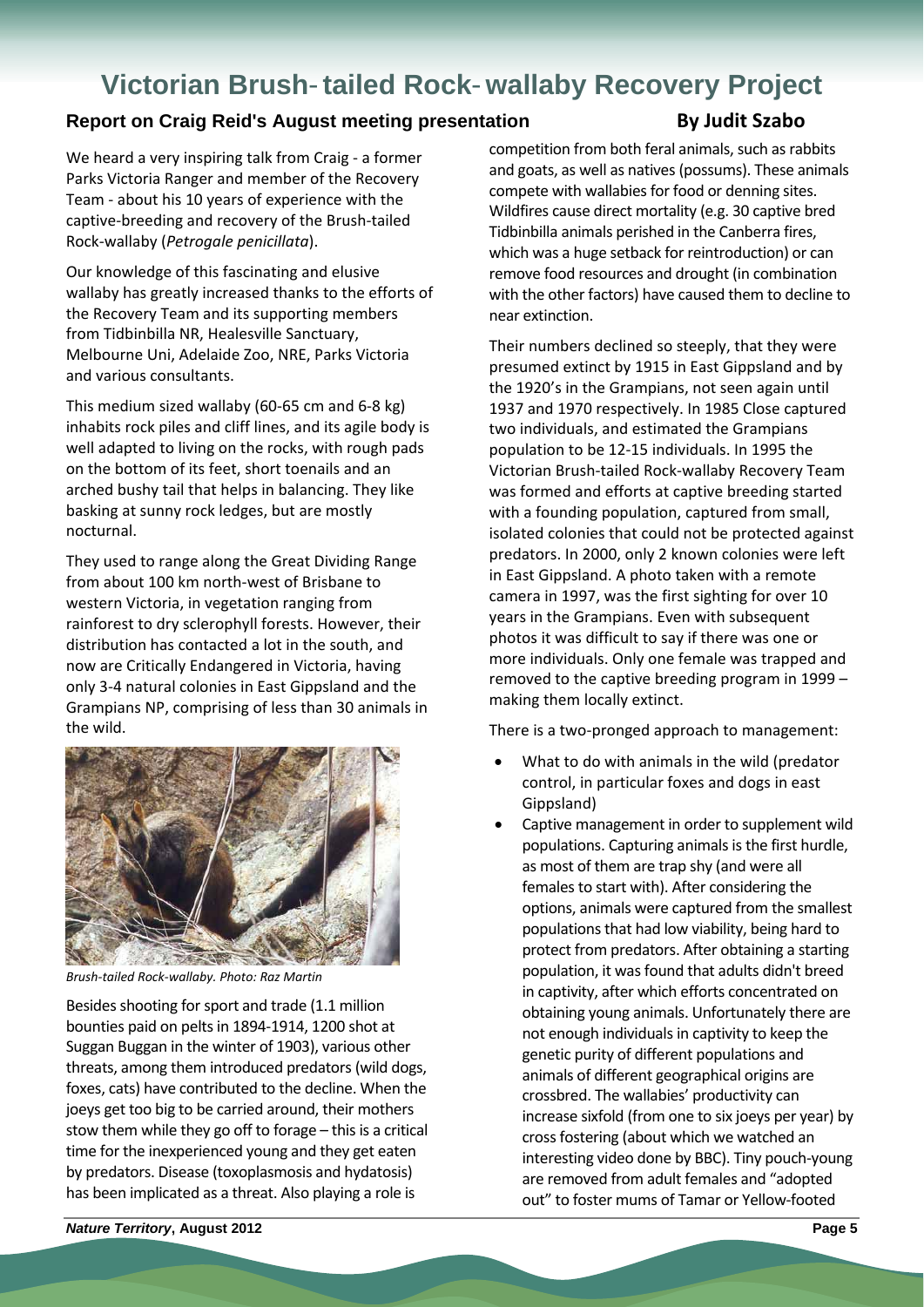Rock Wallabies. The Brush-tailed female will soon replace the bean‐sized baby, which is again moved to another foster mum. After about a year the joeys are big enough to forage independently, and Craig says they are not very confused about their identity. After spending time in enclosures, these youngsters are soft‐released to sites with ideal characteristics, such as aspect, complexity and access to water and will hopefully breed and disperse.



*Release site in the Grampians NP. Photo: David Taggart*

There needs to be monitoring to have a better handle on the state of affairs and the effectiveness of management: trap and mark wallabies with coloured ear tags that are picked up by remote camera or observers, and indirect methods using scat plots. Scats were counted and collected from a rock platform, and by analysing residual DNA the

population structure was studied, showing that the population was quite inbred and because the animals are so similar to each other genetically, it is difficult to tell the colonies apart. DNA analysis also proved that Jenolan caves animals are the closest relatives of Grampian animals.

Researching habitat requirements, such as refuge size and number, ledge size and number, proximity to fire, fire history, aspect and slope and habitat complexity is also important to pick the best sites for reintroduction.

As an interesting side story, quite opposite to what was happening in Australia, as part of the acclimatisation movement of the late 1800s, Governor Grey introduced this and four other species of wallabies to islands in Hauraki Gulf, near Auckland, New Zealand, where they became well-established. In modern times, these populations have come to be viewed as exotic pests, with severe impacts on the indigenous flora and fauna. As a result, eradication was undertaken. Between 1967 and 1975, 210 rock‐wallabies were captured on Kawau Island and returned to Australia, along with thousands of other wallabies. Rock‐ wallabies were removed from Rangitoto and Motutapu Islands during the 1990s, and eradication is now underway on Kawau. Another thirty‐three rock‐ wallabies were captured on Kawau during the 2000s, and returned to Australia, to a breeding program in the Blue Mountains (based on DNA similarities).



The Oceania Region of the Society of Conservation Biologists is holding its conference in Darwin. Day and full registration are still available. Check the website for further information http://oscb2012.org/home. For additional information contact Graham Brown 0417 80 40 36.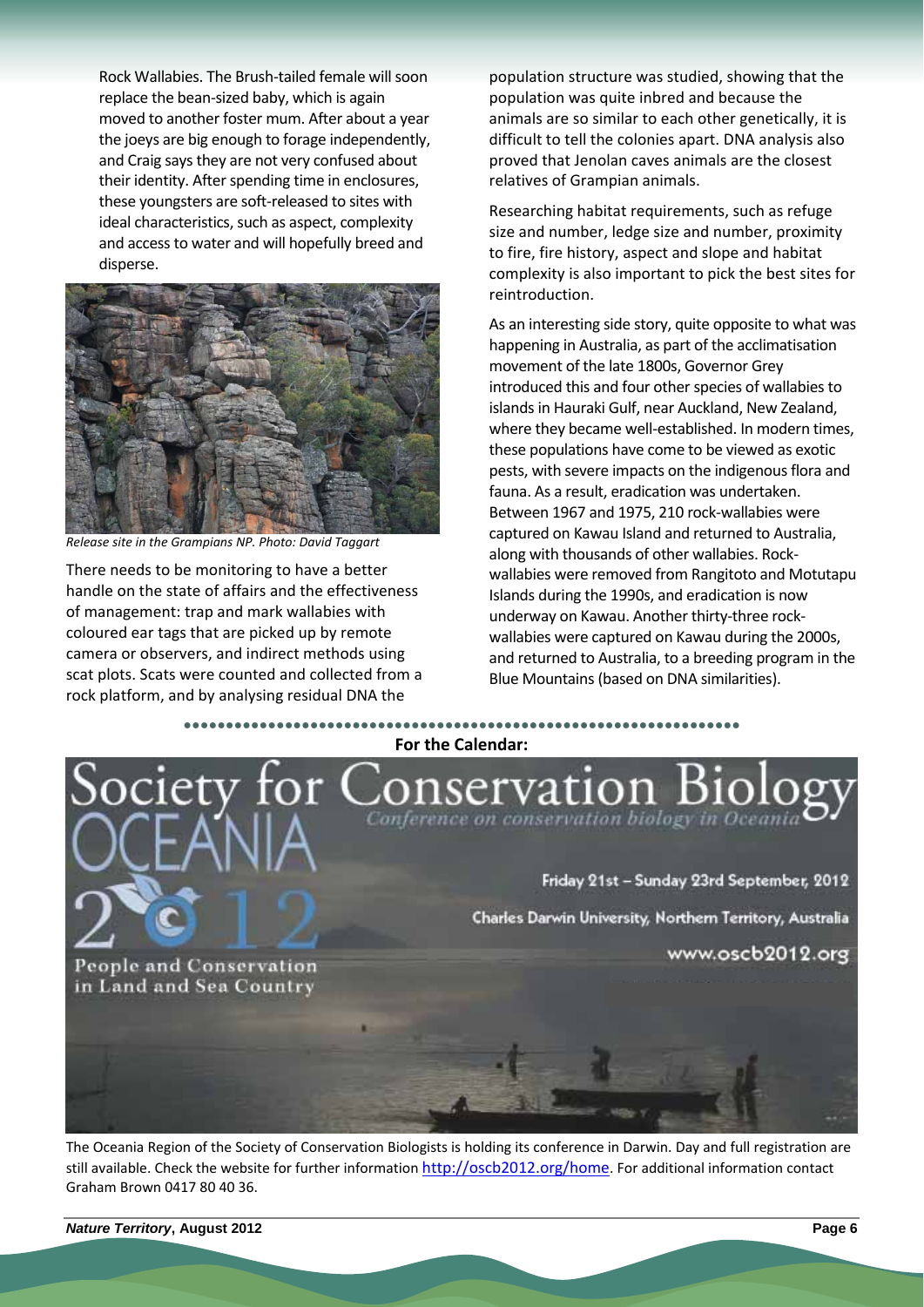# **Small Mammal Trapping and Survey at CSIRO and a Brachychiton Study**

### **by Keith Oldfield**

A turnout of over 20 members and family gathered for an early morning Sunday start at the gates of the CSIRO property in Berrimah. The group was treated to a wonderful late August Top End sunrise before driving around to the bushland area to the rear of the main office buildings. This area of bushland, some 10 hectares in total, is one of the few remaining relatively intact areas of coastal savanna woodland close to Darwin. It consists of two sections separated by a track which conveniently provide study areas with differing historical fire regimes. One section has been burnt relatively frequently, the last being April 2009, the other has remained unburnt for more than 20 years.

The Small Mammal Trapping & Surveying has been carried out twice yearly at the site by the Biodiversity Unit of NRETAS, with data available back to Jan 2004.



mammal behavior at this stage as ranging from 'quite quiet' to 'freaking out' and stressed the importance of getting the animal out of the trap quickly, safely and calmly. We were joined by Anke Frank, Brydie Hill and Alaric Fisher from the Biodiversity Unit before splitting into two groups to check each set of traps.

The traps are set in four quadrants, each quadrant having a grid pattern of five rows with traps set at five points along each row, with each point numbered for ease of location and data recording. The first impression when our group entered the unburnt section of woodland is how different it is to most other bushland areas around Darwin and the rural area. There was a deep layer of leaf litter covering the soil. Tree layer was, as expected, dominated by *Eucalyptus miniata* and *Eucalyptus tetrodonta* but with a mid‐storey of smaller trees and shrubs providing a variety of vegetation not typical in more frequently burnt areas. The understory was very open with only a little grass coverage. We even found ourselves tripping over vines hanging from some of the trees. It was not long before we found our first trapped mammal, a Northern Brushtail Possum (*Trichosurus vulpecula arnhemensis*) followed by a Northern Brown Bandicoot (*Isoodon macrourus*) and a Black‐footed Tree ‐rat (*Mesembriomys gouldii*). All three were 'bagged and tagged' and carried back to the track to be weighed, measured, sexed and microchipped if it didn't already have one. Mammals were then released back at their capture location, the Black‐footed Tree‐rat drawing the largest crowd for its return to freedom.



*Above: The first catch of bagged mammals about to be measured, keenly watched by all. Below Left: Anke Frank gets her fingers sticky mixing the bait of honey, peanut butter and oats. Photos: Tissa Ratnayeke*

This year traps were setup on the evening of Friday 17 August and then baited on that and the following two evenings. The traps are checked at sunrise on the mornings after. But before we were 'set free' on the unsuspecting captive mammals, we were provided with a short introduction to captive mammal handling by Stuart Young. Two types of traps were being used, the larger cage traps and smaller Elliott traps.

Bait used is a mix of oats, peanut butter and honey rolled up into small balls and place at the back of the trap. On being tempted by the bait and entering the trap the unsuspecting mammal trips the door mechanism which closes behind it. Stuart described the range of captive



*Alaric Fisher bravely displays a sharp toothed Black‐footed Tree‐rat (note white tip to the rat'stail). Photo: Magen Pettit*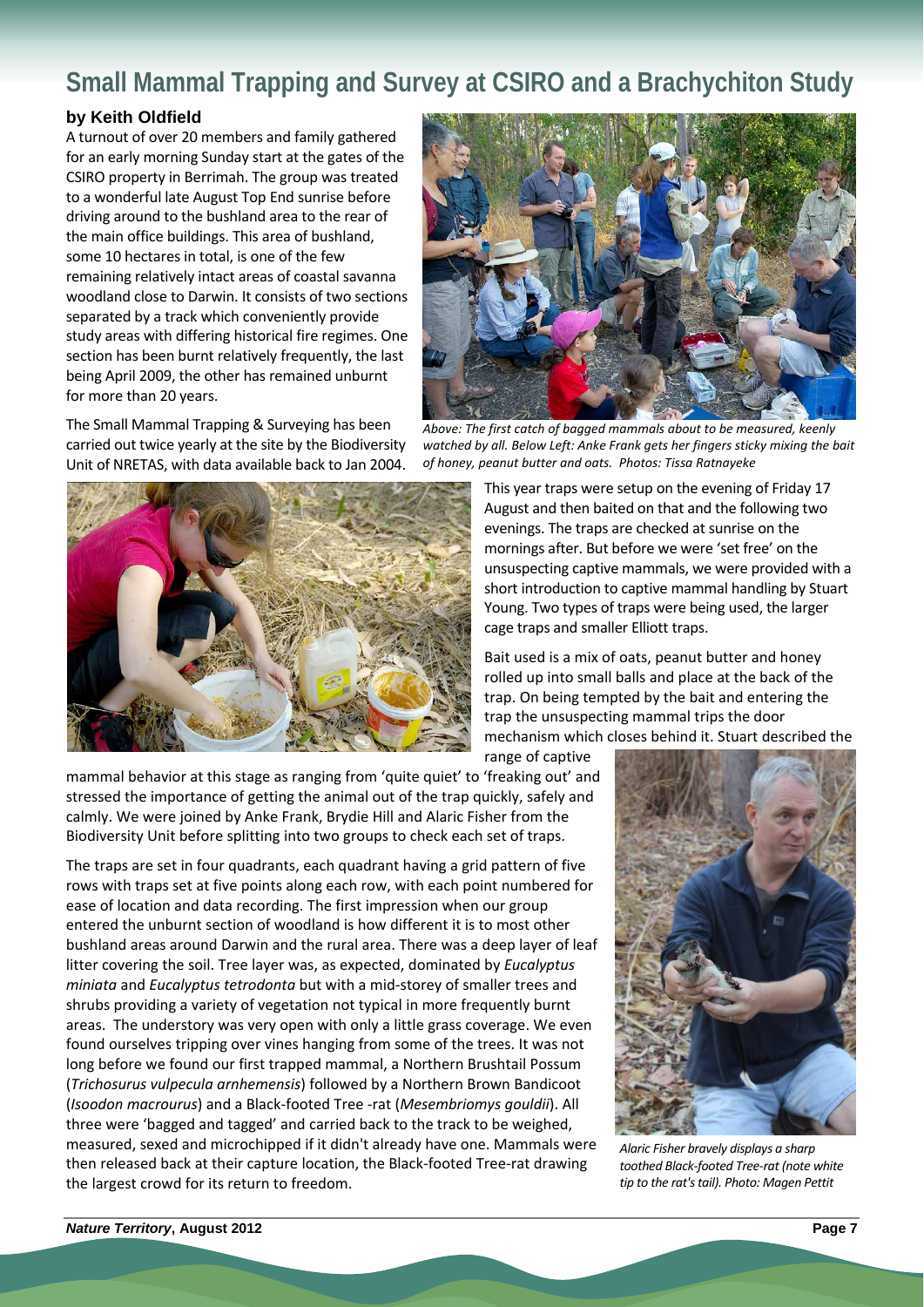Over to the burnt woodland site we again split into two groups to check traps and return with various 'bagged' mammals. The burnt woodland area had a thicker grass cover with noticeably less variety in mid and lower storey vegetation. Our group again scored examples of possum, bandicoot and tree rat with the bandicoot weighing in at 1.9 kilograms. We quickly became familiar with such small mammal field study jargon as SSRT – same session re-trap and female bandicoots described as 'perforated' or 'unperforated' which I will leave to the imagination.

It would be interesting to consider the data returned since 2004 to see how the effect of fire might be having an effect on mammal numbers and diversity, perhaps a topic for a future presentation to the NTFNC?

To round off a memorable Sunday in the bush, we met with Trish Bate, who with fellow club member Don Franklin has been conducting an experiment on Red‐flowered Kurrajong (*Brachychiton megaphyllus*) on a plot on this site to evaluate the cues and drivers and ecological significance of seasonal patterns of leaf shed, leaf shoot, flowering and fruiting (phenology).

It is surprising how little is known about Top End deciduous and semi‐ deciduous plants and what triggers such events as leaf drop. Trish explained that the Kurrajong was chosen for the study partly because of its small size, its remarkably large yet few leaves (that could be readily counted and measured) and defined seasonal phenology. Initial study recorded phenological



*Above: Elisha Pettit releases a juvenile Northern Brown Bandicoot. Below left: Trish Bate standing next to a Red‐ flowered Kurrajong explainsthe experiment. Photos: Tissa Ratnayeke*

characteristics on a weekly basis across two groups of fifteen plants. One group was irrigated to replicate a 'wet season' right through the dry – some 63mm/week. Early results seem to show no effect of this water regime on timing



or extent of leaf drop. Trish explained some of the difficulties they have had with the local small mammal population chewing holes in their irrigation pipe. This was remedied by burying the pipe and even leaving out bowls of water so they didn't feel the need to chew through irrigation pipe to get at the water. We then wandered around the study plants noting their characteristic appearance at this time of year of complete leaf loss, though signalling they were very much alive by flowering, with some plants even having just set fruit.

Our thanks to all our hosts for a memorable day in the field.

## **Mistaken ID**

This photograph appeared in last month's newsletter in the report on Anke Frank's talk on Mammal decline in the Top End, however unfortunately it was incorrectly captioned. The specimen in the photograph was wrongly identified as a Pale Faced Rat (*Rattus tunney*) when in fact it is a fully grown Common Planigale (*Planigale maculate*). They are one of Australia's smallest marsupials. Anke advises us that contrary to its name, they are no longer common. The photographer was taken by Anke.

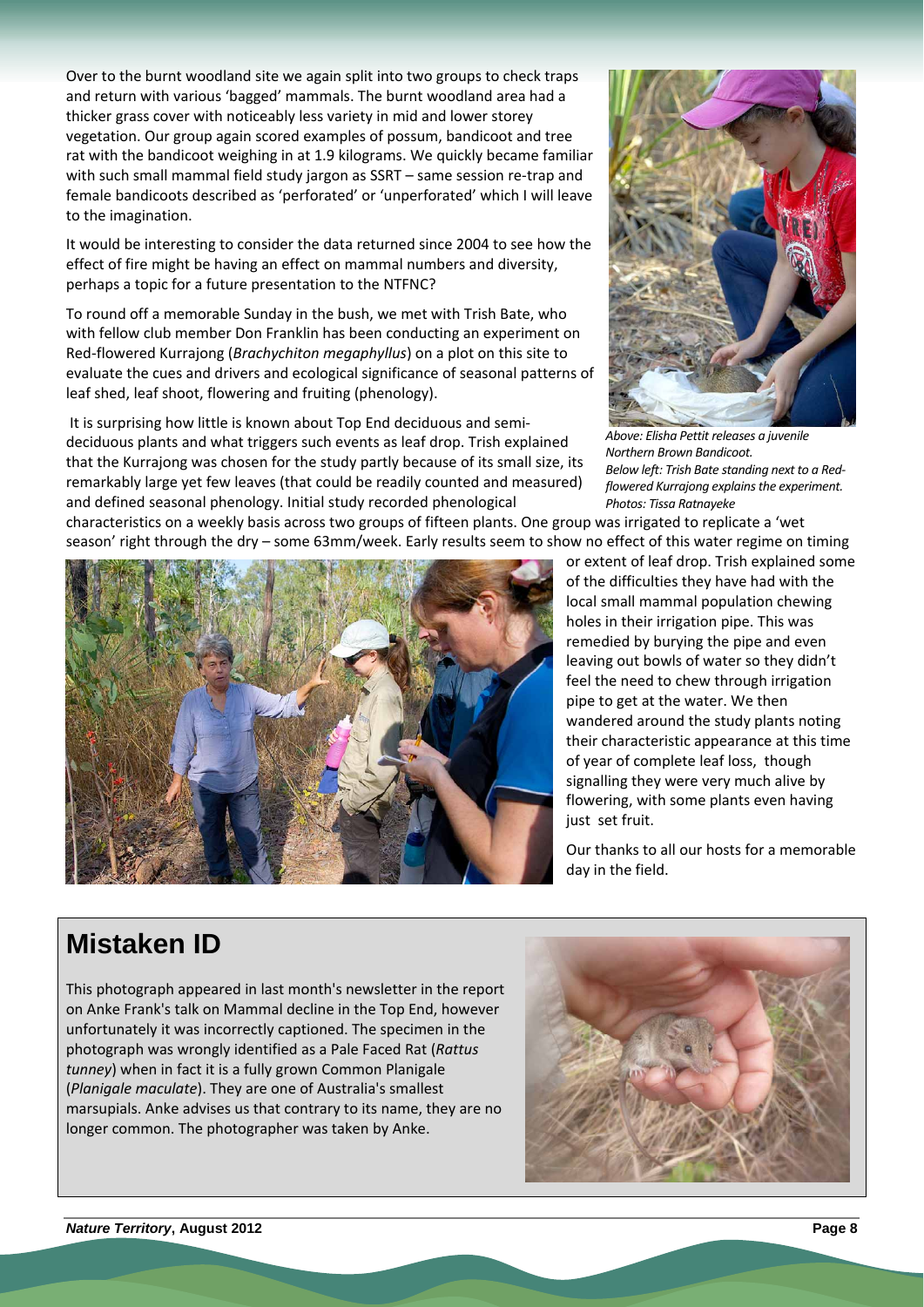# **Interesting bird sightings**

### **25 July to 20 August 2012 Compiled by Micha Jackson and Peter Kyne**

Sightings are as reported (unvetted, unconfirmed) and have been compiled from emails sent to the NT Birds forum (http://groups.yahoo.com/group/ntbirds) moderated by Niven McCrie, postings on Birdline Northern Territory (http://www.eremaea.com/) and from correspondences with birdwatchers. Bird names follow the IOC world checklist.

| <b>Species</b>                               | Date       | Location                    | Observer/s                   | Numbers/comments      |  |
|----------------------------------------------|------------|-----------------------------|------------------------------|-----------------------|--|
| <b>Waterbirds, Seabirds &amp; Shorebirds</b> |            |                             |                              |                       |  |
| Pink-eared Duck                              | 27/07/2012 | <b>Beswick Sewage Ponds</b> | John Rawsthorne              | 1                     |  |
| <b>Pink-eared Duck</b>                       | 12/08/2012 | Leanyer Sewage Ponds        | Bas Hensen & Amanda          | 17; 19 on 16-08-2012  |  |
|                                              |            |                             | Lilleyman                    | (D Funnell)           |  |
| <b>Chestnut Teal</b>                         | 4/08/2012  | Alice Springs Sewage Ponds  | Chris Watson & Ilse Pickerd  | Male & female         |  |
| <b>Black Bittern</b>                         | 4/08/2012  | Red Lily Billabong          | John Rawsthorne              | 1                     |  |
| <b>Black Bittern</b>                         | 13/08/2012 | Corroboree Billabong        | Peter Kyne & Micha Jackson   | $\mathbf{1}$          |  |
| Great-billed Heron                           | 28/07/2012 | Mary River Park             | Magen Pettit                 | $\mathbf{1}$          |  |
| Great-billed Heron                           | 12/08/2012 | Nitmiluk (Katherine Gorge)  | Andrew Browne                | $\mathbf{1}$          |  |
| Spotless Crake                               | 7/08/2012  | Fogg Dam                    | Peter Kyne & Micha Jackson   | $\overline{2}$        |  |
| Little Ringed Plover                         | 12/08/2012 | Leanyer Sewage Ponds        | Bas Hensen & Amanda          | 2 (+ on 16-08-2012    |  |
|                                              |            |                             | Lilleyman                    | (D Funnell))          |  |
| <b>Birds Of Prey</b>                         |            |                             |                              |                       |  |
| <b>Spotted Harrier</b>                       | 4/08/2012  | South Alligator Floodplain  | John Rawsthorne              | 1                     |  |
| <b>Spotted Harrier</b>                       | 13/08/2012 | <b>East of Timber Creek</b> | Marc Gardner                 | $\mathbf{1}$          |  |
| Grey Goshawk                                 | 7/08/2012  | Mangroves, Rapid Creek      | Will Riddell                 | <b>Nesting</b>        |  |
| Red Goshawk                                  | 15/16-08-  | Bitter Springs, Mataranka   | Peter Kyne & Micha Jackson   | Pair; observed mating |  |
|                                              | 2012       |                             |                              | on 15-08-2012         |  |
| Little Eagle                                 | 6/08/2012  | Wulagi Oval                 | John Rawsthorne              | $\mathbf{1}$          |  |
| Little Eagle                                 | 9/08/2012  | Dick Ward Dve, near         | John Rawsthorne              |                       |  |
|                                              |            | Minmarama                   |                              | 1                     |  |
| <b>Black Falcon</b>                          | 16/08/2012 | Leanyer Swamp               | <b>Dominic Funnell</b>       | $\mathbf{1}$          |  |
| <b>Other Non-Passerines</b>                  |            |                             |                              |                       |  |
| Channel-billed Cuckoo                        | 19/08/2012 | Parap                       | John Rawsthorne              | 1 calling             |  |
| Pallid Cuckoo                                | 3/08/2012  | Marrakai Road               | Dominic Funnell & Bas Hensen | $\mathbf{1}$          |  |
| Pallid Cuckoo                                | 16/08/2012 | Central Arnhem Hwy          | Peter Kyne & Micha Jackson   | $\mathbf{1}$          |  |
| Pallid Cuckoo                                | 18/08/2012 | Marrakai Road               | Mike Jarvis                  | $\overline{2}$        |  |
| <b>Passerines</b>                            |            |                             |                              |                       |  |
| Dusky Grasswren                              | 4/08/2012  | <b>Emily Gap</b>            | Pete Nunn                    | Several               |  |
| Masked Woodswallow                           | 3/08/2012  | Marrakai Road               | Dominic Funnell & Bas Hensen | $100+$                |  |
| Masked Woodswallow                           | 17/08/2012 | <b>Howard Springs</b>       | <b>Dominic Funnell</b>       | $\overline{2}$        |  |
| Masked Woodswallow                           | 19/08/2012 | Central Arnhem Hwy          | Marc Gardner                 | 1 female              |  |
| Ground Cuckooshrike                          | 13/08/2012 | <b>Napperby Station</b>     | <b>Richard Waring</b>        | 3                     |  |
| Crested (Northern) Shrike-tit                | 16/08/2012 | Central Arnhem Hwy          | Peter Kyne & Micha Jackson   | 1 heard               |  |
| Crested (Northern) Shrike-tit                | 19/08/2012 | Central Arnhem Hwy          | Marc Gardner                 | 1                     |  |
| Sandstone Shrikethrush                       | 13/08/2012 | Ubirr, Kakadu NP            | Peter Kyne & Micha Jackson   | $\mathbf{1}$          |  |
| Sandstone Shrikethrush                       | 14/08/2012 | Nourlangie, Kakadu NP       | Peter Kyne & Micha Jackson   | $\mathbf{1}$          |  |
| <b>Buff-sided Robin</b>                      | 3/08/2012  | Marrakai Road               | Dominic Funnell & Bas Hensen |                       |  |
| Gouldian Finch                               | 13/08/2012 | <b>Timber Creek</b>         | Marc Gardner                 | $30+$                 |  |
| Gouldian Finch                               | 3/08/2012  | Marrakai Road               | Dominic Funnell & Bas Hensen | $35+$                 |  |
| Gouldian Finch                               | 13/08/2012 | Dingo Springs               | Marc Gardner                 | 6                     |  |

### **Leanyer Ponds:**

Access to Leanyer Ponds is generally available after induction through PAWC. Go to

https://www.rapidinduct.com.au/powerwater/waterservices to commence the induction process. A key to the ponds may be obtained on payment of a \$50 deposit. Only those who have undertaken the induction and signed an indemnity can enter Leanyer Ponds.

Leanyer Sewage Ponds will be **temporarily closed** to birdwatchers from 1 May 2012 until September 2012 due to major works being undertaken by Power and Water. This work will involve significant mobile plant and equipment on‐site to remove accumulated sludge in order to enhance the treatment process. Closure of the entire lagoon site to non‐Power and Water staff will be required during this time. Power and Water will advise when the ponds will be re-opened to birdwatchers possessing a permit to access the site.

Bryan Baker has keys for the Alice Springs Sewage Ponds, available for collection in Darwin by members before they head south. Bryan can be reached in Darwin on 8948 2196.